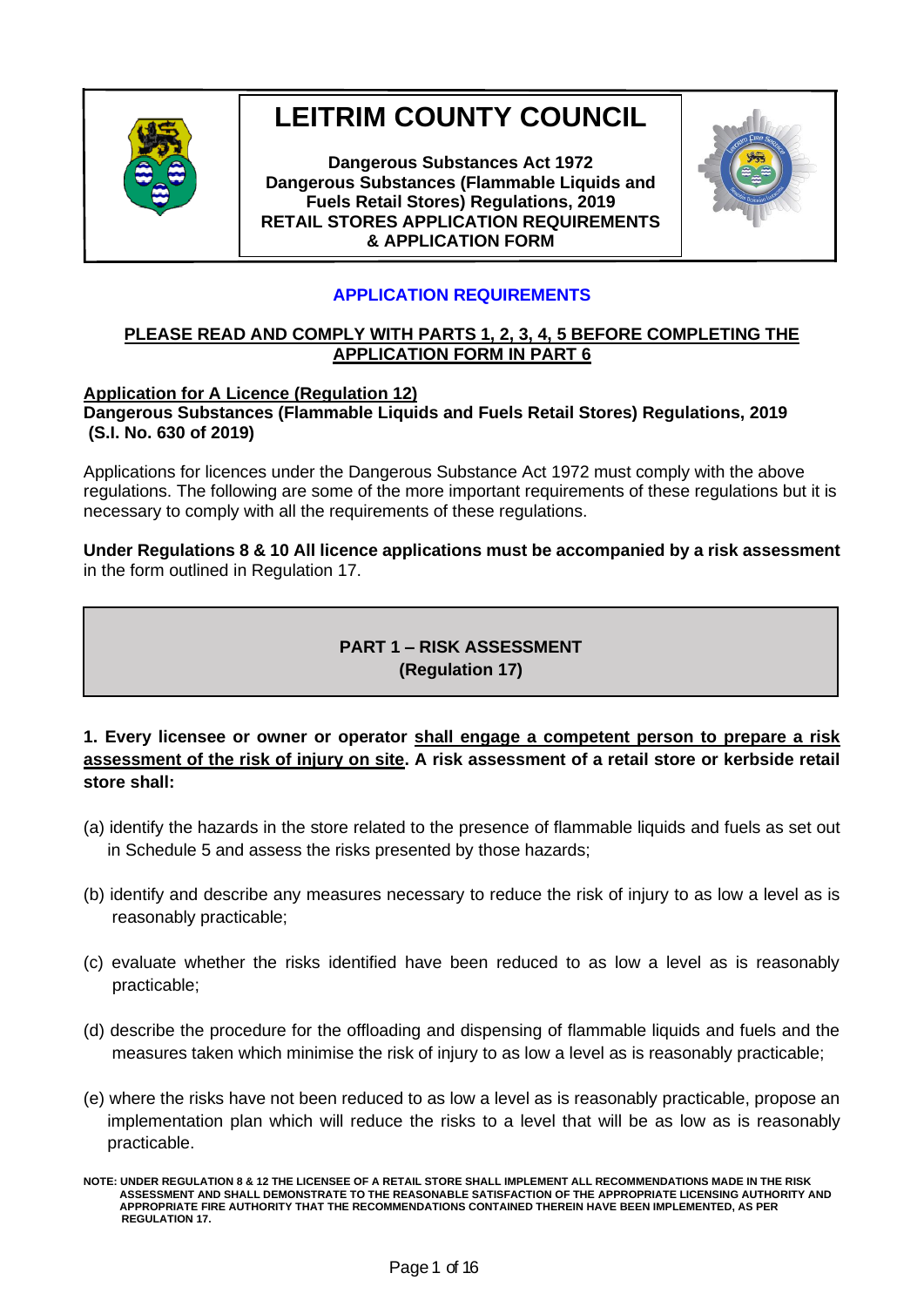## **PART 1 – RISK ASSESSMENT (continued)**

## **2. Matters to be included in Risk Assessment of a Flammable Liquids and Fuels Retail Store or Kerbside Retail Store (Regulation 17 & Schedule 5)**

The following list is not exhaustive but sets out the minimum aspects, all of which must be addressed in any risk assessment to be undertaken by a competent person and submitted to the appropriate licensing authority relating to an application for a first, amended, renewal or transfer of a licence or Certificate of Operation under the Dangerous Substances (Flammable Liquids and Fuels Retail Stores) Regulations, 2019.

- 1. Spills when filling underground tanks and fuel dispensing to customers
- 2. Impact and damage to dispensers
- 3. Uncontrolled ignition sources (e.g. smoking by non-customers) associated with a public area during fuel dispensing and underground tank filling
- 4. Traffic volume using the road
- 5. Speed of vehicles on adjacent roadway
- 6. Pedestrian movements on the footpath
- 7. Fuel delivery frequency and time
- 8. Age and condition of the underground fuel tanks
- 9. Nature of fuels stored
- 10. Separation distances from boundaries and stationery ignition sources
- 11. Sensitive receptors in the vicinity of the store.
	- Sensitive receptors are people or other organisms that may have a significantly increased sensitivity or exposure to contaminants by virtue of their age and health (e.g. schools, day care centres, hospitals, nursing homes), status (e.g. sensitive or endangered species), proximity to the contamination, dwelling construction (e.g. basement), or the facilities they use (e.g. water supply well). The location of sensitive receptors must be identified in order to evaluate the potential impact of the contamination on public health and the environment.
- 12. Delivery area assessment
- 13. Storage tanks assessment on the site or a site adjacent to the Retail/Kerbside Store (including Underground Tanks, Aboveground Tanks, Container Stores, Container Compounds).
- 14. Pipework assessment
- 15. Dispenser area assessment
- **Note –** An Explosion Protection Document must be prepared in conjunction with the risk assessment (See 3 below).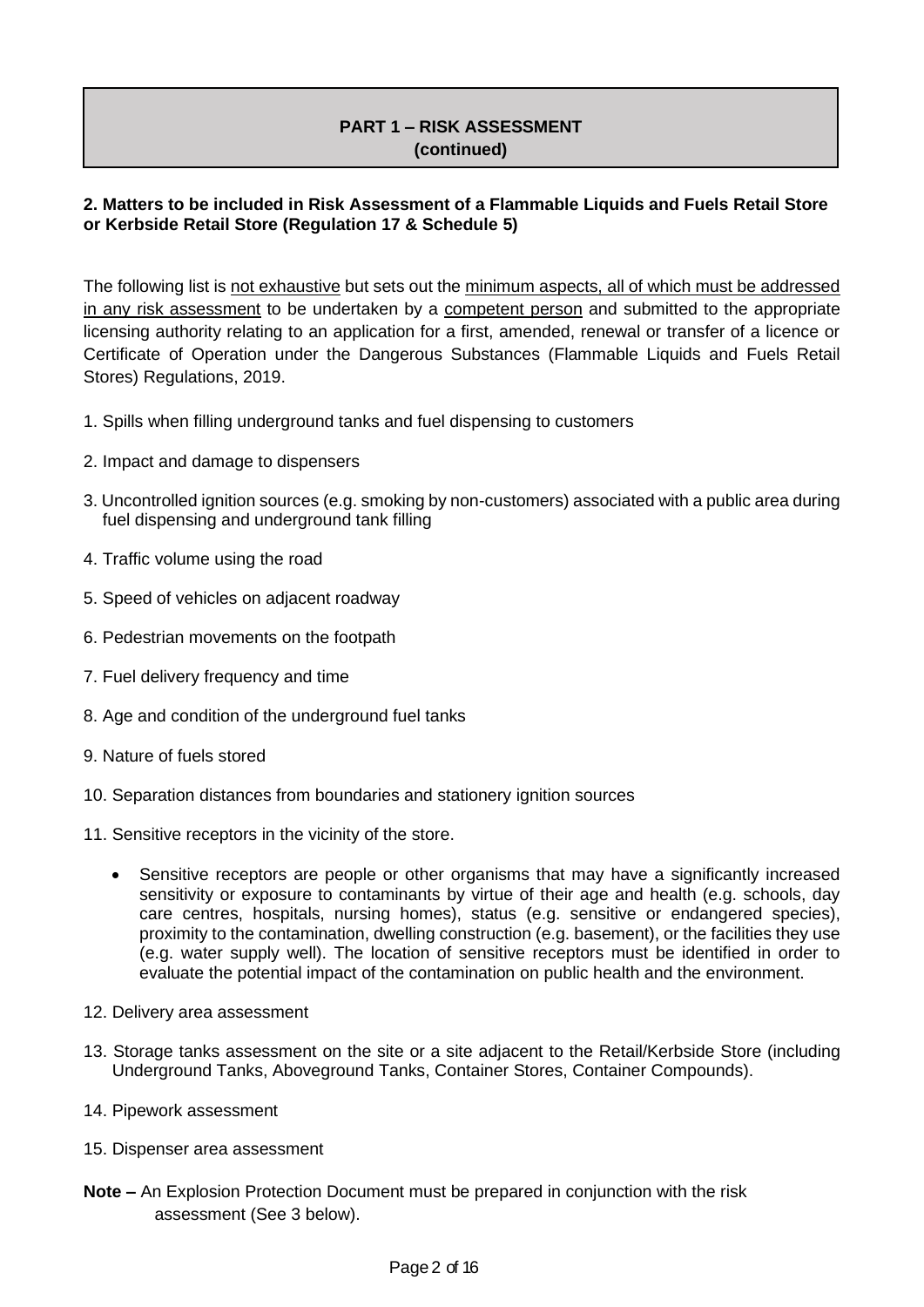**3. Explosion Protection Document -** In accordance with Part 8 of the Safety, Health and Welfare at Work (General Application) Regulations 2007, a risk assessment and a separate explosion protection document must address the potential risks to employees from explosive atmospheres and a classification of the hazardous zones that arise within the site. Only equipment which has been specifically approved for use in hazardous zones can be used in these areas i.e. all electrical equipment such as dispensers, cameras, lights, speakers etc must be either located outside the hazardous zones or be specifically approved for use in that category of hazardous zone ( in accordance with S.I. 230 of 2017).

An EPD is an Explosion Protection Document which contains the findings of a risk assessment of any work activity involving flammable/or explosive atmospheres. It may be incorporated or at least referenced in the Safety Statement, be part of other risk assessment documentation.

It must detail:

- Technical or organisational measures so as to reduce or prevent the risk of explosions (as set out in Schedule 2) and measures used to mitigate the effects of an explosion.
- The operation of early warning devices.
- Training instruction and supervision given to workers who work in places where an explosive or flammable atmosphere may occur.
- Operational procedures, maintenance, operation of permits to work, and co-ordination between employers.
- Classified places (according to Schedule 1) where explosions may occur called hazardous zones and detail marking of areas as well as location (including a drawing of the filling station site marking out these hazardous zones).
- Means of escape in the event of an explosion.
- The properties of substances that present an explosion hazard.
- Selection and use of suitable equipment for use in hazardous zones including certification and calibration documents.
- Equipment used that is CE marked and in compliance with SI No 230 of 2017 European Union (Equipment and Protective Systems for use in Potentially Explosive Atmospheres) Regulations 2017 (the ATEX product Regulations).
- How often the EPD is reviewed and when is it due to be reviewed again.

#### **4. Certificates and other mandatory documents to be submitted:**

- a. Petrol Vapour Recovery Certificate
- b. Electrical Safety Certificate (See Appendix 1 of Application Form)
- c. Dispensing Equipment Inspection Certificate (See Appendix 2 of Application Form)
- d. Written Declaration for Compressed Natural Gas (if applicable) Provide written declaration that the applicant is in full compliance with the requirements of the Gas (Interim) (Regulation) Act 2002 (No. 10 of 2002) and the Electricity Regulation Act 1999 (No. 23 of 1999). This applies where an applicant for a licence proposes to store Compressed Natural Gas on any property to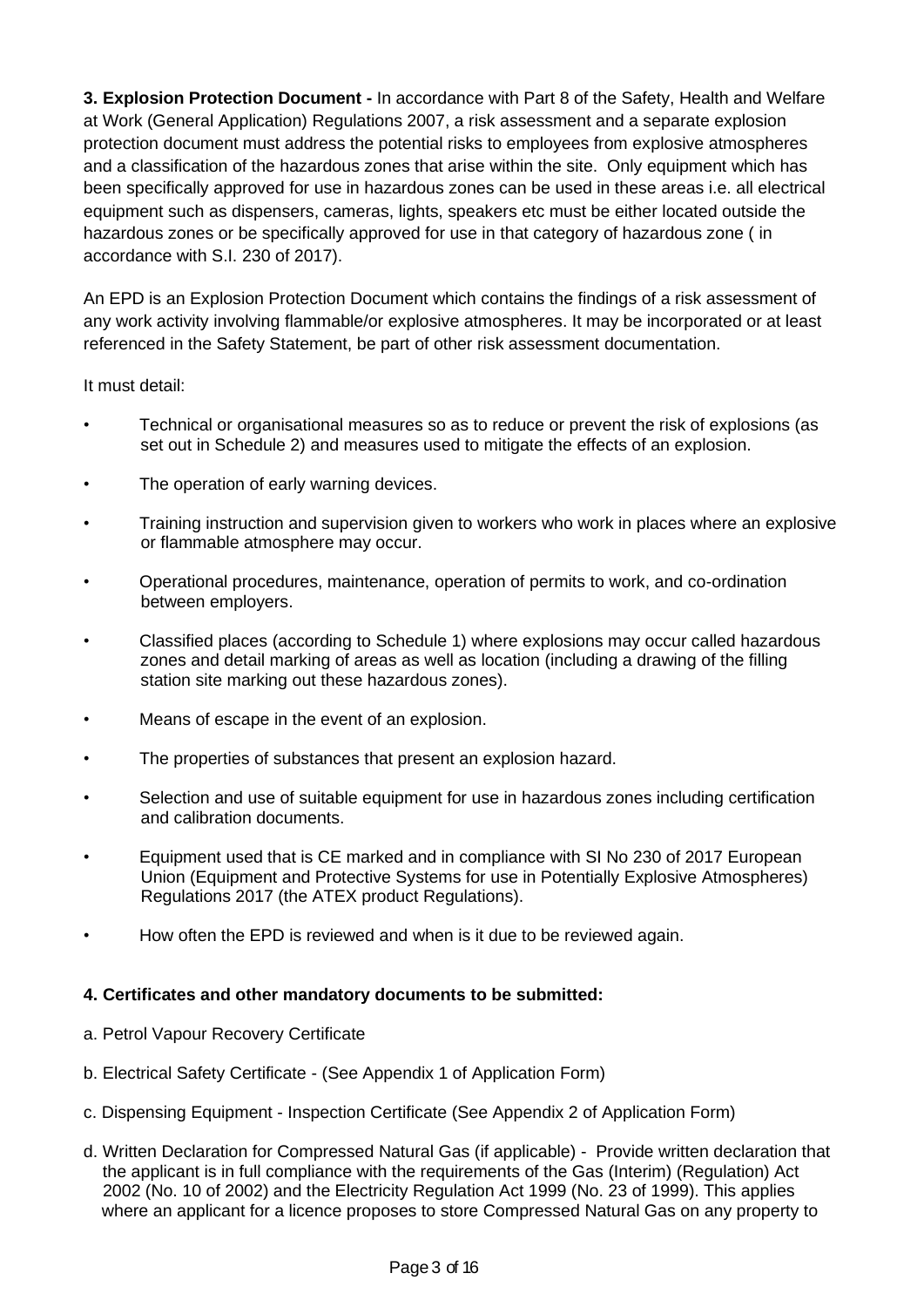which the licence relates.

- **Note:** The new Regulations will require that anyone seeking a Dangerous Substances licence for a site on which CNG is co-located must ensure that an approved safety case from the Commission for Regulation of Utilities (CRU) is already in place when applying for a licence to a licensing authority.
- e. Fire Safety Certificate.

#### **PART 2 - DRAWINGS AND CERTIFICATION (Regulation 17 & Schedule 6)**

Every application for a first licence (or for the renewal of a licence continued in force under Section 8 of the Act) shall include–

- a) Extract from an **Ordnance Survey Map** (3 copies) to a scale of not less than 1:2500 with the boundaries of site marked in red
- b) **Site layout plan** (3 copies) to a scale of not less than 1:100 marked and coloured so as to clearly identify–
	- i. location of each underground storage tank (with the quantities of flammable liquids and fuels to be kept in each)
	- ii. each pipeline including suction, venting & filling
	- iii. each dispensing pump connected to such a tank
	- iv. each container store or container compound (with the quantity of flammable liquids and fuels to be kept in each)
	- v. All other buildings or structures (including cellars or basements) within a distance of 16 metres of each;
		- underground storage tank,
		- offset filling point,
		- dispensing pump,
		- ventilating pipe opening,
		- container store or container compound.
	- vi. The approximate maximum number of persons employed or likely to be employed at the store and where applicable in each building at the store;
	- vii. Each building or place at a retail store or kerbside retail store in or at which any articles, materials or substances (other than flammable liquids and fuels) liable to spontaneous combustion or ignition or otherwise flammable or dangerous are kept or will be kept and their amounts or quantities;
	- viii. The amount or quantity of flammable liquids and fuels kept or to be kept in each underground storage tank, container store, container compound, or other storage medium.
- c) **Plan drawings, elevations and sections** (3 copies) to a scale of not less than 1:50 so marked as to give adequate details of the construction or proposed construction and dimensions and manner of installation of each;
	- i. underground storage tank,
	- ii. dispensing pump,
	- iii. container store, container compound and
	- iv. any pipeline (including its diameter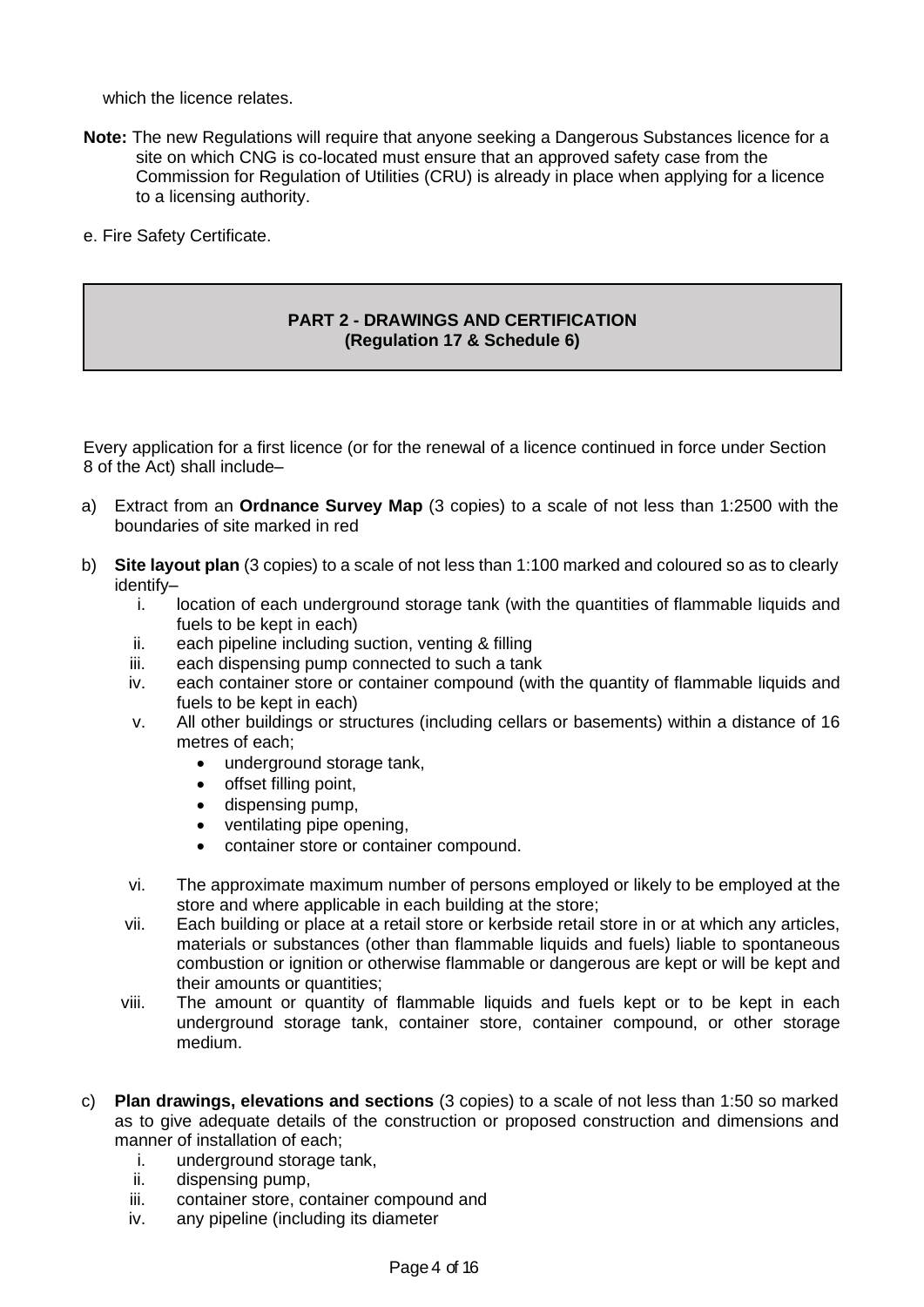- d) **Plan & specification (3 copies)** to a scale of not less than 1:100 shall be so marked as to show **all electrical apparatus installed or to be installed (**including site lighting, car vacuum, compressed air hoses carwash facilities, washing machines/ tumble dryers, car charging points, fireman's switch and emergency switch for petrol pumps) within 5 metres of each;
	- i. underground storage tank,
	- ii. container store, container compound,
	- iii. dispensing pump
	- iv. filling points or off set filling points
	- v. dipping openings
	- vi. venting openings
- e) Plan & section drawings (3 copies) to a scale of not less than 1:100 showing details of the surface area of the forecourt, the **tank vehicle parking location and the drainage systems** as follows;
	- i. location of tanker during transfer of flammable liquids and fuels
	- ii. dimensions of designated tanker delivery stand
	- iii. dimensions of forecourt area
	- iv. the underground drainage system (i.e. clearly showing the position of the underground fuel interceptor).
	- v. all canopy, kiosk and other roof drainage systems with the location of rodding eyes and manhole chambers – (i.e. if the system is not being discharged into the petrol interceptor, then clearly indicate on the drawings whether inspection chambers and rodding eyes have been double sealed to prevent the ingress of hydrocarbons, if they are in a location in which they may become contaminated)
	- vi. the capacity of the fuel interceptor/s.
	- vii. the fuel interceptor/s venting arrangement
	- viii. the wastewater from any vehicle wash systems. This should be managed in a totally separate drainage system (i.e. separate fuel interceptor) to the one used to drain the forecourt.
	- ix. height of all vent pipes.
- f) Certificate of compliance **(See Appendix 1)** from a competent person for the electrical installation to confirm suitability of all electrical apparatus located in the hazardous area and of all parts of every circuit of such apparatus, including
	- i. the verification of polarity,
	- ii. the effectiveness of the earth loop impedance,
	- iii. the conductance of the earth conductor and earth plate or earth rods,
	- iv. the effectiveness of every earth-leakage circuit breaker,
	- v. the insulation resistance of every circuit, and
	- vi. the suitability, effectiveness and condition of all cables, switches, fuses, plugs and socket outlets having due regard to the other provisions of this Regulations
- g) A copy of the pressure test or leakproof test certificates in respect of the tank/s and pipe work.
- h) Written statement of the measuring devices used (i.e. dipping stick or tank gauging such as 'veeder-route' system) to establish the quantity of petroleum or other fuel during transfer from the tank-vehicle which can safely be accommodated in the tank or compartment.
- i) A copy of the Certificate of Testing for Stage I & Stage II (Certificate of Installation for Stage II only) Vapour Recovery System as applicable. A separate application may be made if not available at the time of application.
- j) Where there is the discontinued use of underground storage tanks previously used for the storage of flammable liquids and fuels a certificate of decommissioning is required from a component person.
- k) Certification for the proposed or existing dispensing units. **See Appendix 2.**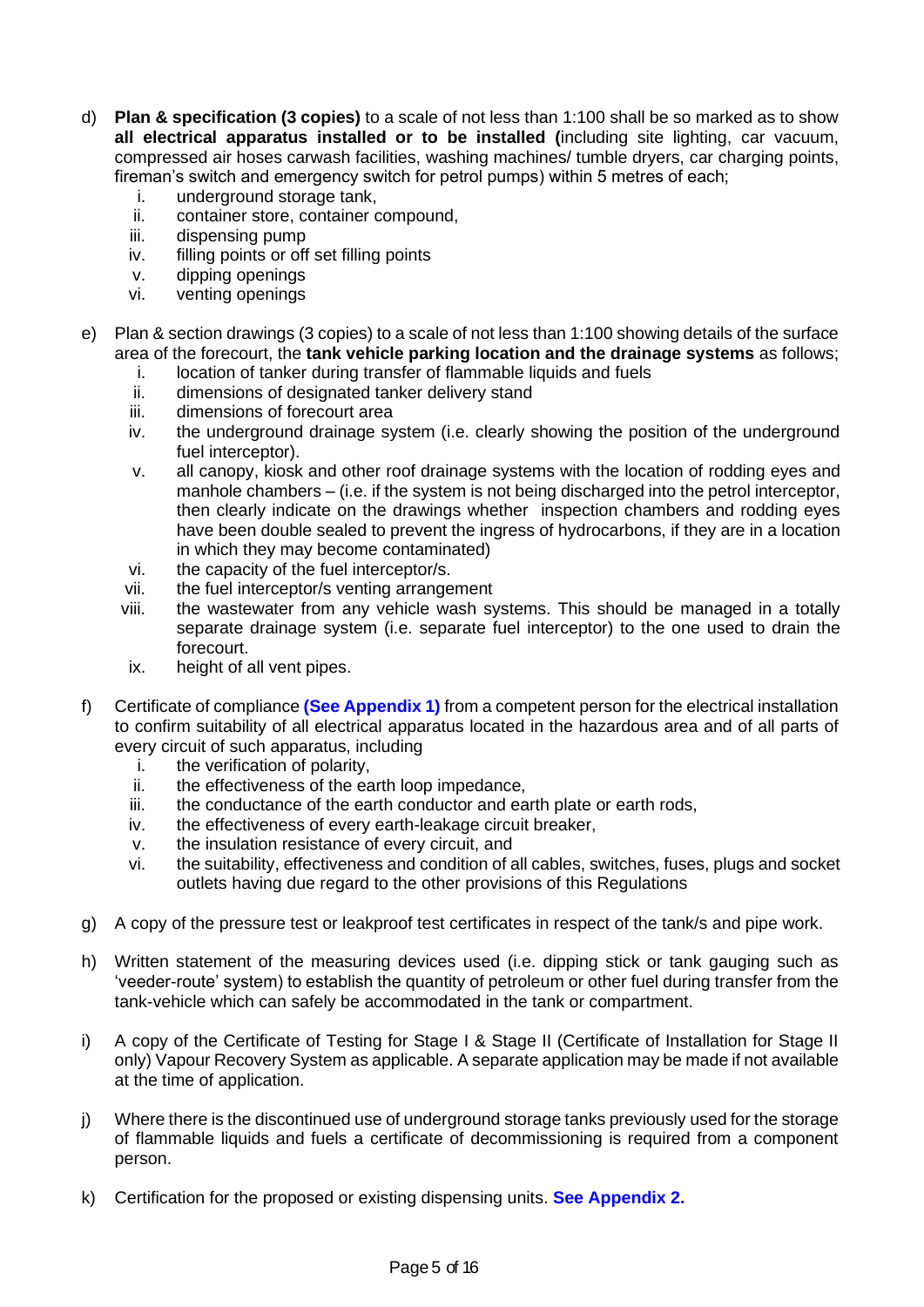Subject to Regulation 17, every risk assessment supplied with an application for an amended licence or Certificate of Operation under Regulation 17 shall be accompanied by:

- (i) one plan (in metric units of measurement) or specification or appropriate particulars giving details of the proposed installation, alteration, enlargement, addition or reconstruction, to the specifications of paragraphs (1) and (2); and
- (ii) any further particulars, plans, maps or drawings which the licensing authority requires.

#### **PART 3 - FEES (S.I. No 301 (1979)**

#### **Application Fees are as follows:**

| <b>Capacity of Store</b>                      | Licence fee<br>per<br>year or part<br>of year | <b>Licence</b><br>Fee<br>$(3 \text{ years})$ |  |
|-----------------------------------------------|-----------------------------------------------|----------------------------------------------|--|
| Not exceeding 500 litres                      | €3.81                                         | €11.43                                       |  |
| 500 litres to 2,500 litres                    | €7.62                                         | €22.86                                       |  |
| 2,500 litres to 5,000 litres                  | €11.43                                        | €34.28                                       |  |
| 5,000 litres to 25,000 litres                 | €15.24                                        | €45.71                                       |  |
| 25,000 litres to 50,000 litres                | €30.47                                        | €91.42                                       |  |
| 50,000 litres to 100,000 litres               | €45.71                                        | €137.13                                      |  |
| 100,000 litres to 250,000 litres              | €63.49                                        | €190.46                                      |  |
| Over 250,000 litres                           | €126.97                                       | €380.92                                      |  |
|                                               |                                               |                                              |  |
| License Administration fee                    | € 130                                         |                                              |  |
| Amend Licence (less than 25,000 litres)       | €3.81                                         |                                              |  |
| Amend Licence (greater than 25,000<br>litres) | 50% of Licence Fee                            |                                              |  |

**Note:** Under the new regulations as all flammable liquids and fuels are required to be licensed (not just Category 1 Fuels).

All flammable liquids and fuels i.e. Petrol, Diesel, Biofuel, LPG, CNG etc are required to be included in calculating the total capacity of the store.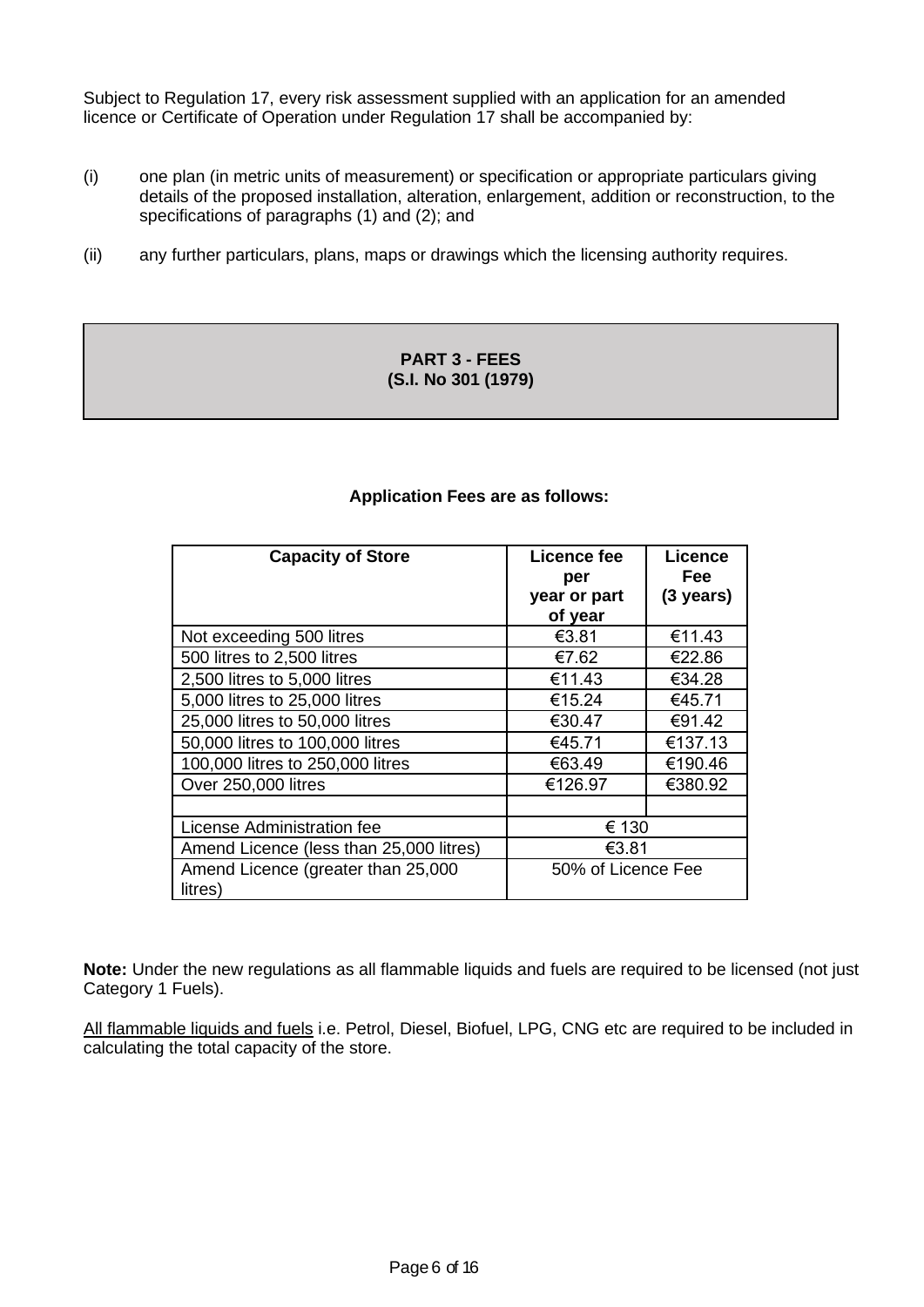#### **PART 4 - PUBLICATIONS FOR GOOD PRACTICE FOR RETAIL AND KERBSIDE RETAIL FLAMMABLE LIQUIDS AND FUELS STORES (Regulation 5 )**

As per Regulation 5(3), updated or revised versions of these guidance documents will be published periodically on the relevant websites of Local Authorities, the Appeals Authority, and the Minister.

#### **1. Publications which all stores must adhere to as far as is reasonably practicable**

- Energy Institute Design, construction, modification, maintenance and decommissioning of filling stations (known as the Blue Book).
- PELG Petrol filling stations Guidance on managing the risks of fire and explosion (The Red Guide).

#### **2. Publications which must be adhered to as far as is reasonably practicable if they apply to the store**

- British Compressed Gas Association (BCGA) Code of practice 41 The design, construction, maintenance and operation of filling stations dispensing gaseous fuels, Revision 1
- CONCAWE Environmental sensitivity assessment of retail filling stations in selected European Countries
- CSN EN 13616-1 Overfill prevention devices for static tanks for liquid fuels Part 1: Overfill prevention devices with closure device
- CSN EN 13616-2 Overfill prevention devices for static tanks for liquid fuels Part 2: Overfill prevention devices without a closure device
- CSN EN 13617-1 Petrol filling stations Part 1: Safety requirements for construction and performance of metering pumps, dispensers and remote pumping units
- CSN EN 13617-2 Petrol filling stations Part 2: Safety requirements for construction and performance of safe breaks for use on metering pumps and dispensers
- CSN EN 13617-3 Petrol filling stations Part 3: Safety requirements for construction and performance of shear valves
- CSN EN 13617-4 Petrol filling stations Part 4: Safety requirements for construction and performance of swivels for use on metering pumps and dispensers
- CSN EN 14125 Thermoplastic and flexible metal pipework for underground installation at petrol filling stations 20 [630]
- CSN EN 16321-1 Petrol vapour recovery during refueling of motor vehicles at service stations Part 1: Test methods for the type approval efficiency assessment of petrol vapour recovery systems
- CSN EN 16321-2 Petrol vapour recovery during refueling of motor vehicles at service stations Part 2: Test methods for verification of vapour recovery systems at service stations
- CSN EN 16657 Tanks for the transport of dangerous goods Transport tank equipment for overfill prevention devices for static tanks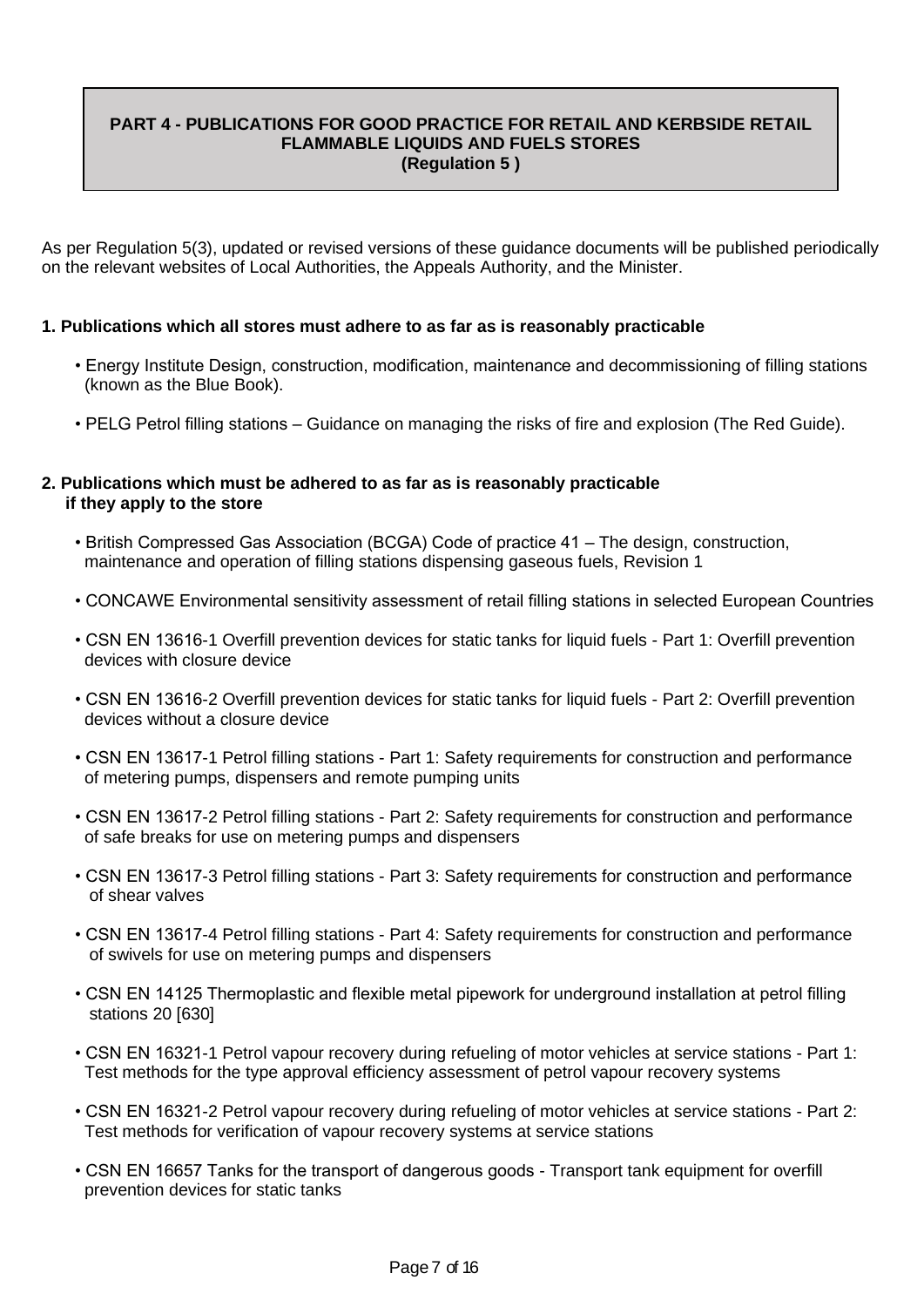- CSN EN13012 Petrol filling stations Construction and performance of automatic nozzles for use on fuel dispensers
- Energy Institute A risk-based approach to hazardous area classification
- Energy Institute Model code of safe practice Part 1: The selection, installation, inspection, and maintenance of electrical and non-electrical apparatus in hazardous areas
- Energy Institute Model code of safe practice Part 12: Pressure vessel examination
- Energy Institute Model code of safe practice Part 13: Pressure piping systems examination
- Energy Institute Model code of safe practice Part 14: Inspection and testing of protective instrumentation systems
- Energy Institute Model code of safe practice Part 15: Area classification code for installations handling flammable fluids
- Energy Institute Model code of safe practice Part 16: Tank cleaning safety code
- Energy Institute Guidance document on risk assessment for the water environment at operational fuel storage and dispensing facilities
- Energy Institute Report on the risk of static ignition during vehicular refuelling: A study of the available relevant research.
- Energy Institute Guidance on external cathodic protection of underground steel storage tanks and steel pipework at petrol filling stations
- Energy Institute Quantified risk assessment of the ignition of flammable vapour on petrol filling station forecourts during road tanker offloading due to thermite sparking
- Energy Institute Electrical installations of facilities for the storage and dispensing of LPG and CNG automotive fuels at vehicle refuelling stations
- Energy Institute Guidelines for uplift of product from retail filling stations and customer tanks
- Energy Institute Code of practice for entry into underground storage tanks at filling stations [630] 21
- Energy Institute Guidance on reducing human failure in petroleum product distribution loading and unloading operations
- Energy Institute Code of safe practice for Contractors and retailers managing contractors working on filling stations
- Energy Institute Guidance on the declassification of tanks previously in leaded gasoline service
- Energy Institute Guidance on the implications of groundwater protection: principles and practices (GP3) on the refurbishment ore redevelopment of petrol filling stations
- Energy Institute Report A comparison of risks related to the storage of hydrocarbons in above ground and underground tanks at petrol filling stations
- Energy Institute Guidance on design and operating limits for fuel storage tanks at retail filling stations
- Energy Institute Guidelines for an emergency action plan for fire and explosion risks at filling stations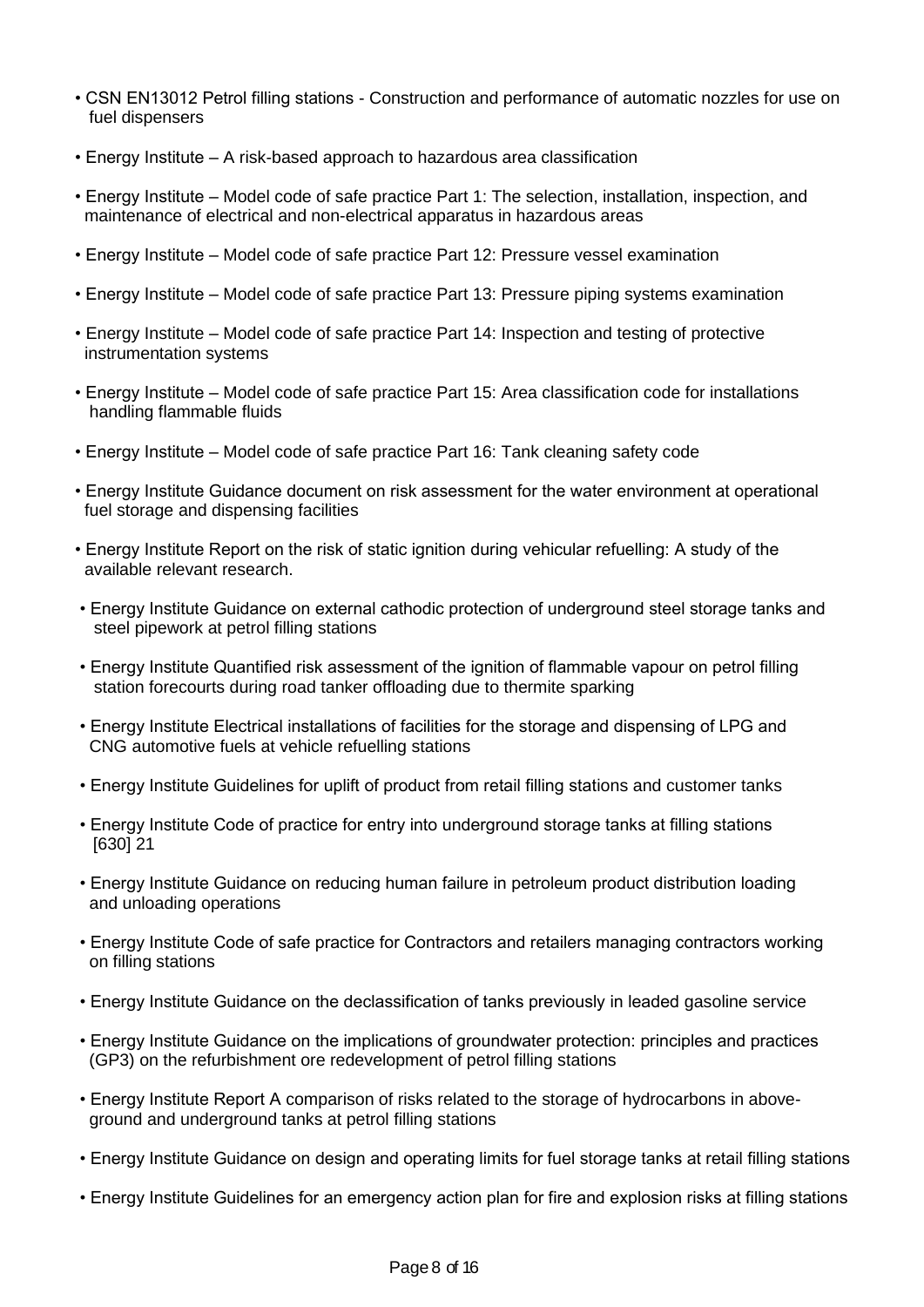- Energy Institute Guidance for a product identification system for petroleum products and other fuels
- Energy Institute Guidance for the storage and handling of biofuels at filling stations
- Energy Institute Guidance on environmental management at filling stations
- Energy Institute Guidance on inspection and testing of safety critical equipment in retail filling stations
- Health and Safety Authority (HSA) Fire and Explosion Risks at Service Stations
- HSA Emergency response plans for petrol stations
- HSA Information note Handling petrol safely
- HSA Wetstock reconciliation for petrol stations
- Health and Safety Executive (HSE) (UK) Portable petrol storage containers
- Health and Safety Executive (HSE) (UK) L133 Unloading of petrol from road tankers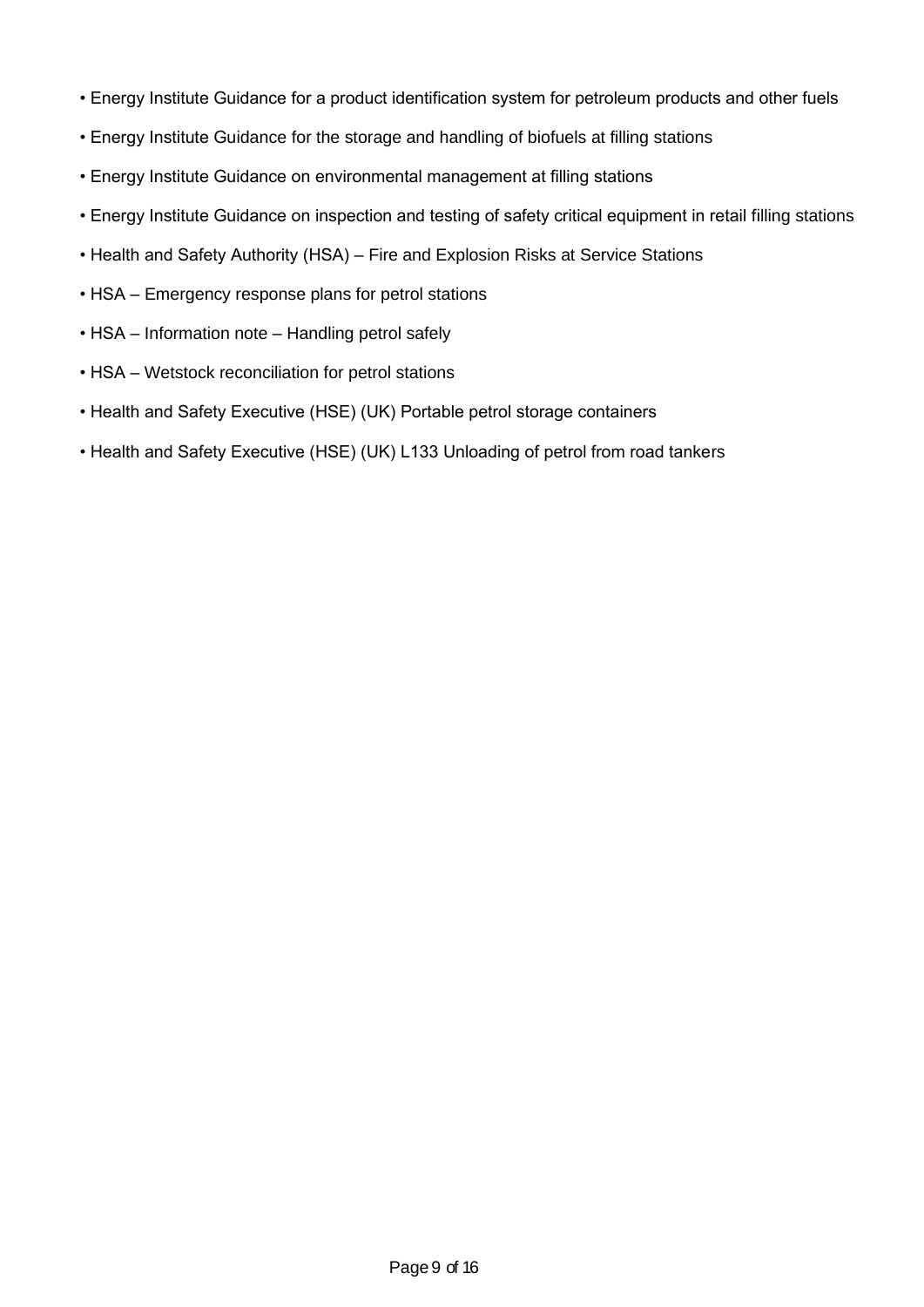## **PART 5 – NON-COMPLIANCE & ENFORCEMENT**

#### **(Regulation 19)**

**Non-compliance** - Sections 64, 65, 66, 67 and 68 of the Act of 2005 shall apply and an authorised person, as specified in Regulation 18, may exercise any of the powers specified in those sections for the purposes of ensuring compliance by a licensee or owner or operator with the risk assessment, conditions of a licence or Certificate of Operation, or the applicable Standards, Codes of Practice or Guidance Documents as set out in Part 1 of Schedule 1, and, where applicable, Part 2 of Schedule 1.

(2) The provisions of sections 20 and 20A of the Fire Services Act 1981 shall apply in respect of a fire safety notice or closure notice.

(3) For the purposes of paragraphs (1) and (2) and subject to any necessary modifications, section 3 of the Act of 2005 shall apply to the service of a notice or other document required or authorised to be served under sections 64, 65, 66, 67 and 68 of that Act.

**Note:** "Act of 2005" means the Safety, Health and Welfare at Work Act 2005 (No. 10 of 2005);

Under statutory Instrument No. 424 of 1999, the role of 'Minister' as referenced in the DSA 1972 is stated to mean the Health & Safety Authority. Copies of these Statutory Instruments are available on the Irish Government's Statute Book website www.irishstatutebook.ie where they are indexed by applicable year.

Persons having control of the construction of new petrol stations should apply for a Petroleum Licence as early as possible to ensure that the proposed construction of all aspects of the petrol station meet with Fire Service requirements.

Failure to apply for a licence will result in your premises being referred for a breach of the Dangerous Substances Act. Maximum fines under the Safety Health and Welfare at Work Act 2005 are now €3,000,000 and maximum prison sentence is 2 years. In addition, the person convicted can be ordered to pay the Authority's costs and expenses.

The Fire Service may also take action against 'any workplace' since the amendment of the Fire Services Act in 2003. Maximum fines under the Fire Services Act 1981 and 2003 are €130,000 and maximum prison sentence is 2 years. The Fire Services Act also includes provision for a maximum fine of €13,000 per day for offences continued after conviction.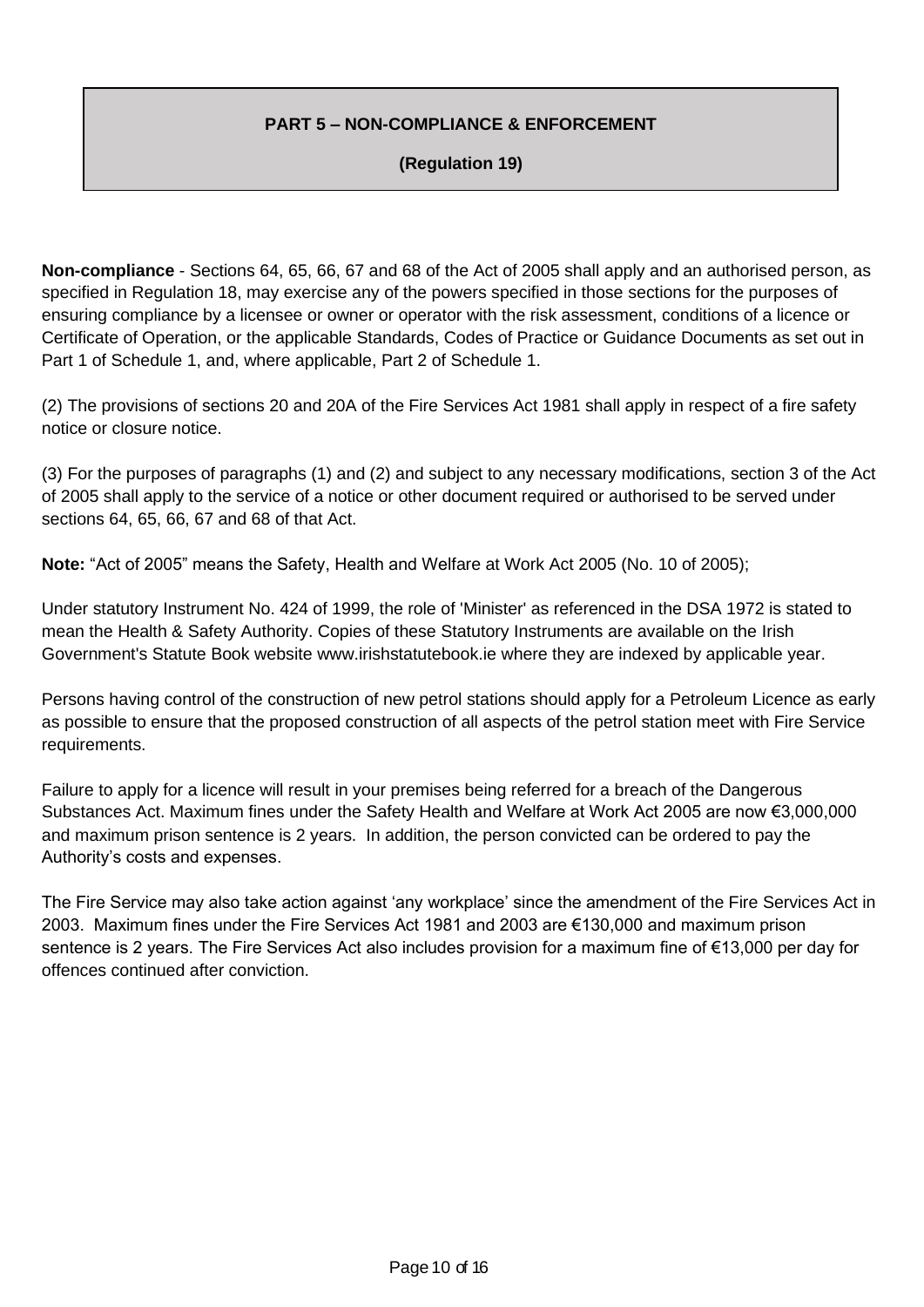## **PART 6 - APPLICATION FORM**

**(Regulation 12 & Schedule 2)**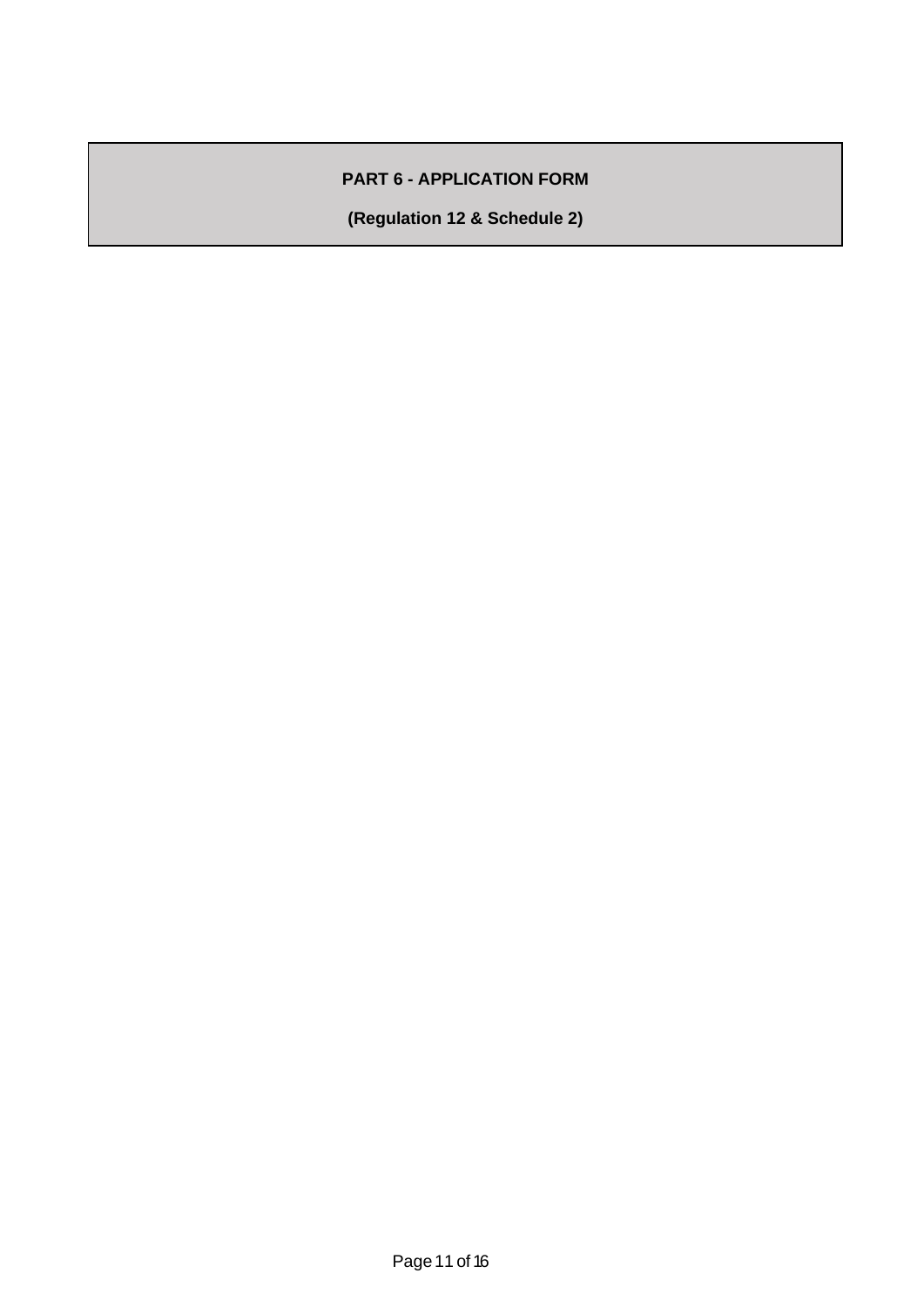

# **LEITRIM COUNTY COUNCIL**

**Dangerous Substances Act 1972 Dangerous Substances (Flammable Liquids and Fuels Retail Stores) Regulations, 2019 Schedule 2 (Regulation 12)**



|                                                                                                                  |                                                                                                                                                                                                                       |                                                | <b>For Office Use</b> |                                         |  |
|------------------------------------------------------------------------------------------------------------------|-----------------------------------------------------------------------------------------------------------------------------------------------------------------------------------------------------------------------|------------------------------------------------|-----------------------|-----------------------------------------|--|
|                                                                                                                  | Date Received: __________________________<br>Register Reference: ____________________<br>Planning Reference: ___________________<br>Fee Received Date: ___________________<br>Premises Number: ______________________ |                                                |                       |                                         |  |
| <b>Application for:</b>                                                                                          |                                                                                                                                                                                                                       |                                                |                       |                                         |  |
| <b>First licence</b><br><b>Amended licence</b><br><b>Renewal of a licence</b><br><b>Transfer of a licence</b>    | П<br>п<br>П<br>П                                                                                                                                                                                                      | <b>Retail Store</b><br>Kerbside Retail Store □ | $\Box$                | Please tick $\Box$<br>appropriate boxes |  |
| Proposed Period for This Licence 1 Year $\Box$ 2 Years $\Box$                                                    |                                                                                                                                                                                                                       |                                                |                       | 3 Years □                               |  |
| Existing Licence No. (If Applicable) _______________                                                             |                                                                                                                                                                                                                       |                                                |                       |                                         |  |
| 1. Applicant/Licensee/Owner or Operator:<br>Name and address/registered office of the company, firm or person: - |                                                                                                                                                                                                                       |                                                |                       |                                         |  |
|                                                                                                                  |                                                                                                                                                                                                                       |                                                |                       |                                         |  |
| Phone No.                                                                                                        |                                                                                                                                                                                                                       |                                                |                       | Eircode. ____________________           |  |
| 2. Location of the proposed retail store or current kerbside retail store: -                                     |                                                                                                                                                                                                                       |                                                |                       |                                         |  |
|                                                                                                                  |                                                                                                                                                                                                                       |                                                |                       |                                         |  |
|                                                                                                                  |                                                                                                                                                                                                                       |                                                |                       |                                         |  |
|                                                                                                                  |                                                                                                                                                                                                                       |                                                |                       |                                         |  |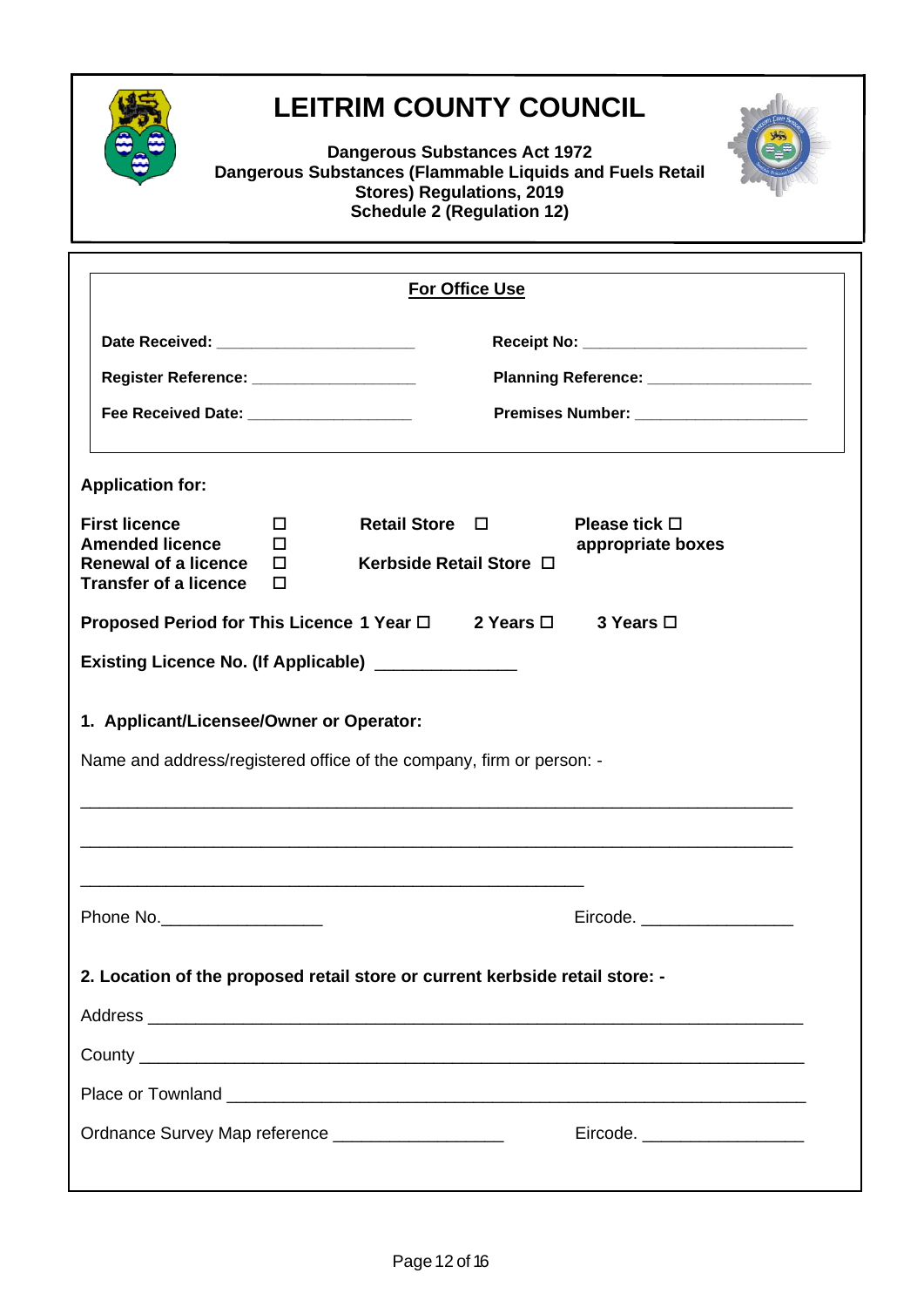|                                                                                                                                   | 3. Name of Consultant/Designer:                                                                      |  |                                               |  |
|-----------------------------------------------------------------------------------------------------------------------------------|------------------------------------------------------------------------------------------------------|--|-----------------------------------------------|--|
| Name and address of person(s) or firm(s) responsible for preparation of accompanying<br>plans, calculations and specifications: - |                                                                                                      |  |                                               |  |
|                                                                                                                                   |                                                                                                      |  |                                               |  |
|                                                                                                                                   | Phone No._____________________                                                                       |  |                                               |  |
| Operation):                                                                                                                       | 4. Name of licensee/owner or operator (if application is for transfer of a licence or Certificate of |  |                                               |  |
|                                                                                                                                   |                                                                                                      |  |                                               |  |
|                                                                                                                                   | 5. Particulars of Plans accompanying this application (may be detailed on separate sheet):           |  |                                               |  |
|                                                                                                                                   |                                                                                                      |  |                                               |  |
|                                                                                                                                   |                                                                                                      |  |                                               |  |
| the store:-                                                                                                                       | 6. Maximum quantity of Category or Categories of flammable liquids stored or to be stored at         |  |                                               |  |
|                                                                                                                                   | <b>Category 1:</b> Iitres in container stores                                                        |  | <b>Category 2:</b> litres in container stores |  |
|                                                                                                                                   | litres in underground tanks                                                                          |  | litres in underground tanks                   |  |
|                                                                                                                                   | litres in aboveground tanks                                                                          |  | litres in aboveground tanks                   |  |
|                                                                                                                                   | <b>Category 3:</b> litres in container stores                                                        |  | Total Capacity of Stores: 1994 1994           |  |
|                                                                                                                                   | litres in underground tanks                                                                          |  |                                               |  |
|                                                                                                                                   | litres in aboveground tanks                                                                          |  |                                               |  |
|                                                                                                                                   |                                                                                                      |  |                                               |  |
|                                                                                                                                   |                                                                                                      |  |                                               |  |
|                                                                                                                                   |                                                                                                      |  |                                               |  |
|                                                                                                                                   |                                                                                                      |  |                                               |  |

г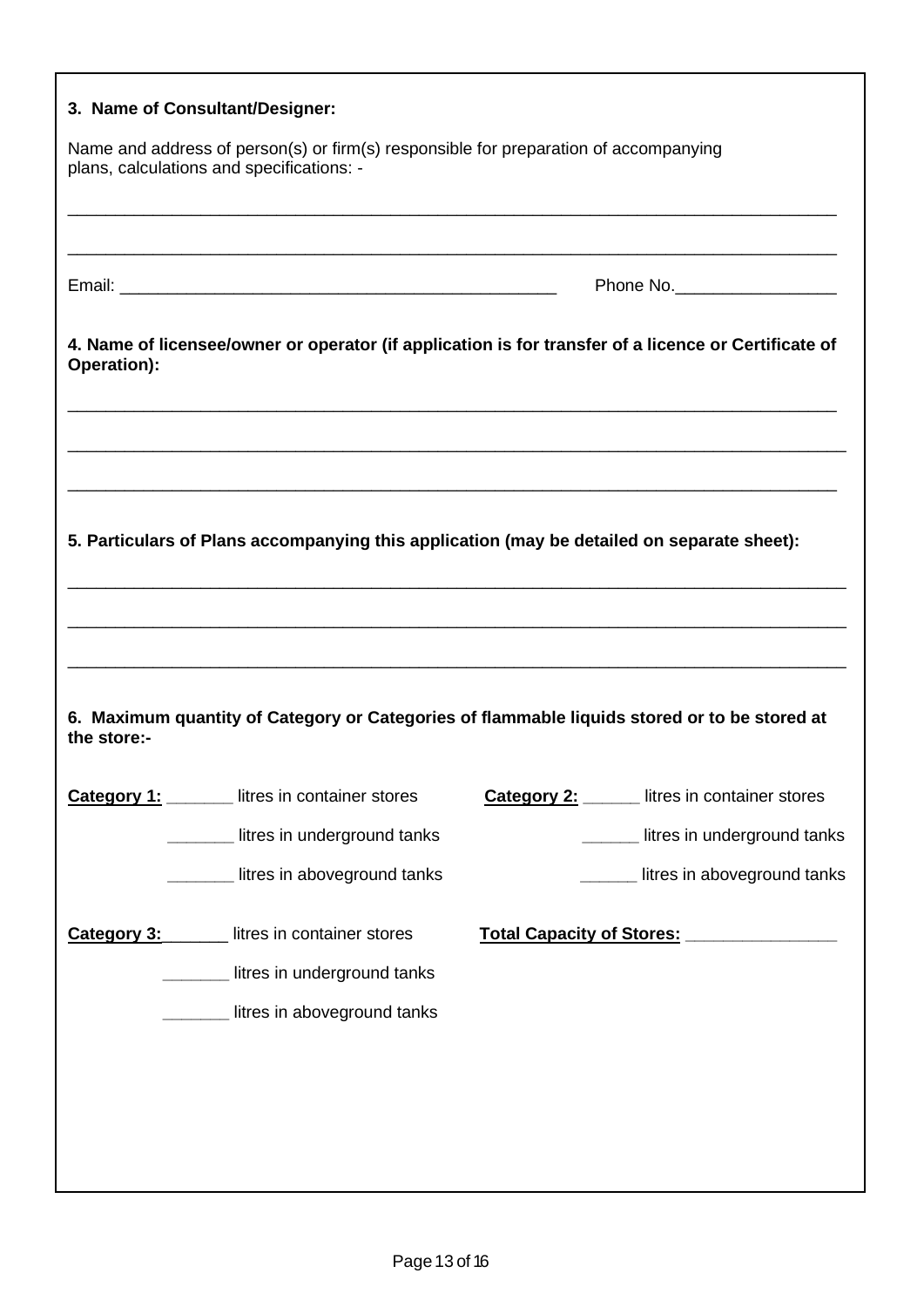| 7. Other Fuels (State units measurement) e.g. Hydrogen, LPG or caged gas cylinders etc:-                                                                                                                                                 |                                     |  |  |  |  |  |
|------------------------------------------------------------------------------------------------------------------------------------------------------------------------------------------------------------------------------------------|-------------------------------------|--|--|--|--|--|
|                                                                                                                                                                                                                                          |                                     |  |  |  |  |  |
| ________ litres in container stores                                                                                                                                                                                                      | litres in container stores          |  |  |  |  |  |
| litres in underground tanks                                                                                                                                                                                                              | Letter in underground tanks         |  |  |  |  |  |
| ______ litres in aboveground tanks                                                                                                                                                                                                       | Letter in above ground tanks        |  |  |  |  |  |
| Name of Fuel: ___________________________                                                                                                                                                                                                |                                     |  |  |  |  |  |
| ________ litres in container stores                                                                                                                                                                                                      | ________ litres in container stores |  |  |  |  |  |
| Letter in underground tanks                                                                                                                                                                                                              | ______ litres in underground tanks  |  |  |  |  |  |
| Letter in above ground tanks                                                                                                                                                                                                             | litres in aboveground tanks         |  |  |  |  |  |
| 8. Amount of fee (accompanying this application):-<br>Proposed Period For This Licence 1 Year □ 2 Years □                                                                                                                                | 3 Years □                           |  |  |  |  |  |
| Administration Fee € 130.00 and the contract of the contract of the contract of the contract of the contract of the contract of the contract of the contract of the contract of the contract of the contract of the contract             |                                     |  |  |  |  |  |
|                                                                                                                                                                                                                                          |                                     |  |  |  |  |  |
| This licence/Certificate of Operation must be accompanied by a risk assessment and drawings<br>as laid out in Regulation 17 and Schedule 6 of the Dangerous Substances (Flammable Liquids<br>and Fuels Retail Stores) Regulations, 2019. |                                     |  |  |  |  |  |
| <b>Declaration</b>                                                                                                                                                                                                                       |                                     |  |  |  |  |  |
|                                                                                                                                                                                                                                          |                                     |  |  |  |  |  |
| to the best of my knowledge and belief.                                                                                                                                                                                                  |                                     |  |  |  |  |  |
|                                                                                                                                                                                                                                          |                                     |  |  |  |  |  |
|                                                                                                                                                                                                                                          |                                     |  |  |  |  |  |
|                                                                                                                                                                                                                                          |                                     |  |  |  |  |  |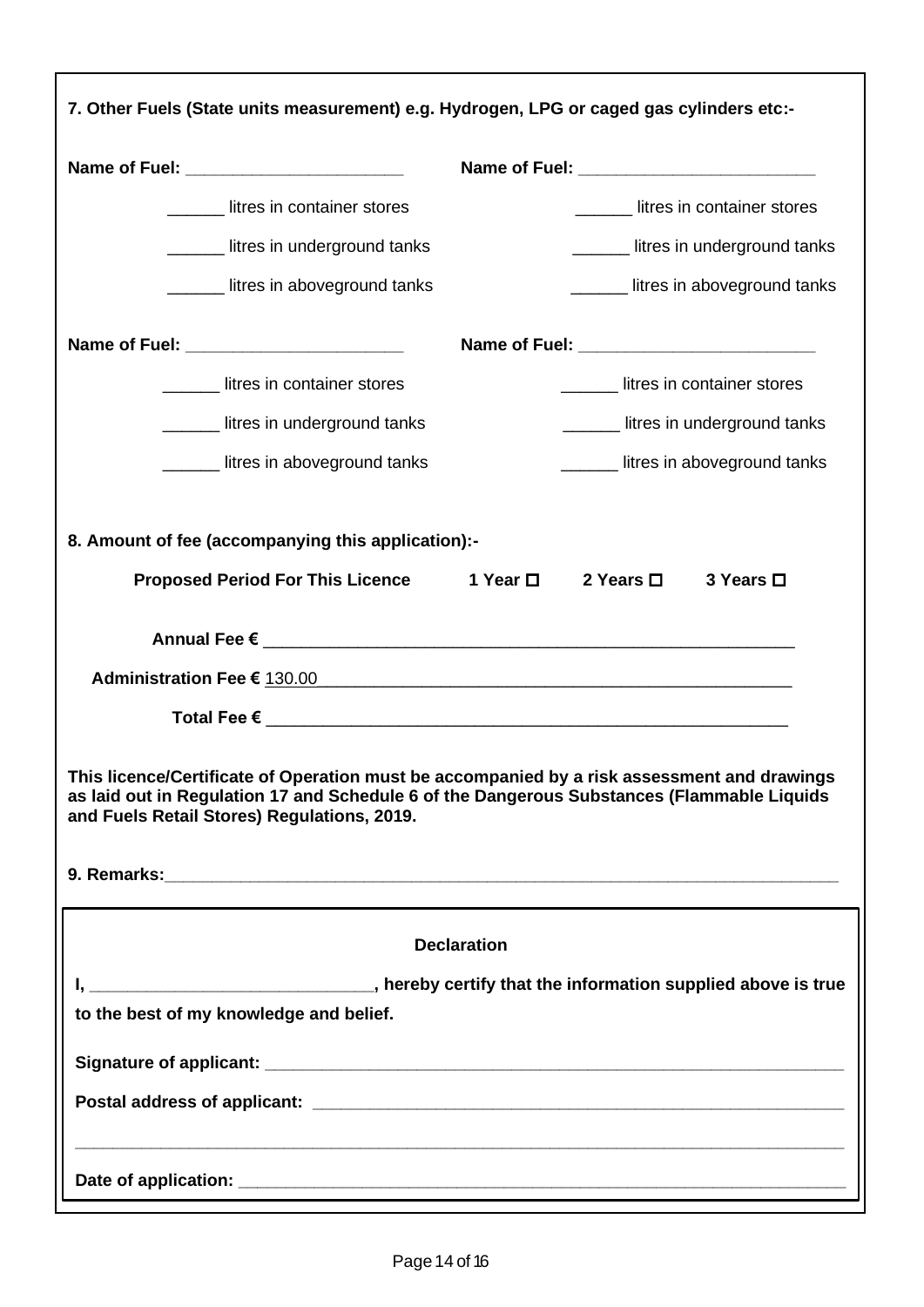## **APPENDIX 1**

#### **Dangerous Substances Act, 1972**

## **Dangerous Substances (Flammable Liquids and Fuels Retail Stores) Regulations, 2019 Schedule 5**

## **Form of Certificate for Electrical Testing & Inspection**

**\_\_\_\_\_\_\_\_\_\_\_\_\_\_\_\_\_\_\_\_\_\_\_\_\_\_\_\_\_\_\_\_\_\_\_\_\_\_\_\_\_\_\_\_\_\_\_\_\_\_\_\_\_**

| Date of Inspection:<br><u> Letter and the contract of the contract of the contract of the contract of the contract of the contract of the contract of the contract of the contract of the contract of the contract of the contract</u> |
|----------------------------------------------------------------------------------------------------------------------------------------------------------------------------------------------------------------------------------------|
|                                                                                                                                                                                                                                        |
|                                                                                                                                                                                                                                        |

**Note**: This form **shall include a signed** copy of the ETCI Sub-system Completion Certificate of the Electrical Installation in accordance with standard I.S. EN 60079-17: 2013 and ET105:2011 National Rules for Electrical Installations in Potentially Explosive Atmospheres.

Guidelines for sub-system completion certificates and test records for Electrical Installations in Potentially Explosive Atmospheres are set out in Annex K of ET105:2011.

#### **Sub-System Completion Certificate Number:**

I declare I am competent to sign this Form of Certificate and herby certify that the electrical installation in the hazardous area at the above premises is in accordance with I.S. EN 60079-17: 2013 and ET105:2011 National Rules for Electrical Installations in Potentially Explosive Atmospheres.

Signature: \_\_\_\_\_\_\_\_\_\_\_\_\_\_\_\_\_\_\_\_\_\_\_\_\_\_\_\_\_\_\_\_

Qualification:\_\_\_\_\_\_\_\_\_\_\_\_\_\_\_\_\_\_\_\_\_\_\_\_\_\_\_\_\_\_\_\_

Date: